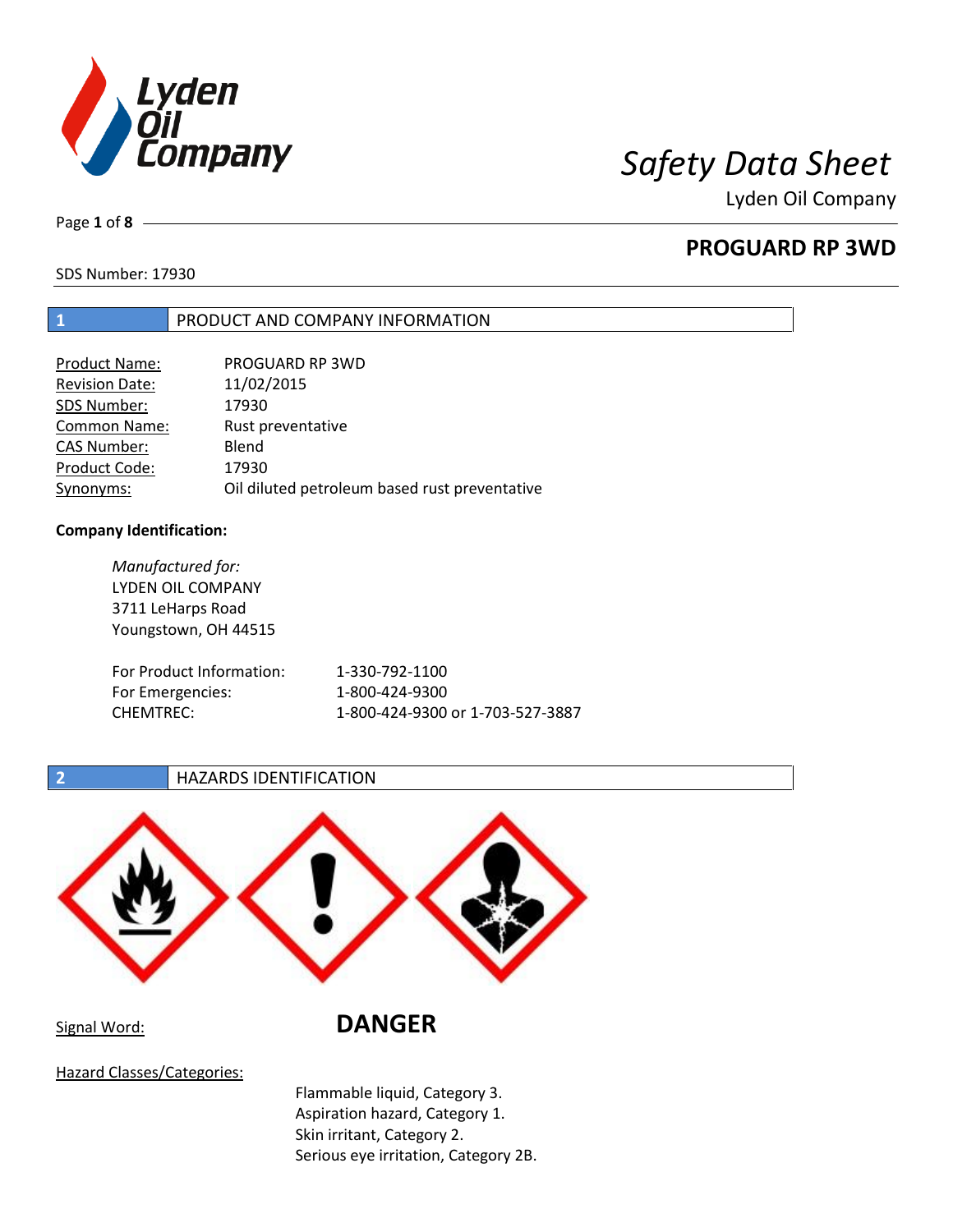

Page **2** of **8**

Lyden Oil Company

## **PROGUARD RP 3WD**

| SDS Number: 17930               |                                                                       |
|---------------------------------|-----------------------------------------------------------------------|
| Hazard Statement(s):            |                                                                       |
|                                 | H226: Flammable liquid and vapor.                                     |
|                                 | H304: May be fatal if swallowed and enters airways.                   |
|                                 | H315: Causes skin irritation.                                         |
|                                 | H320: Causes eye irritation.                                          |
|                                 |                                                                       |
| <b>Precaution Statement(s):</b> |                                                                       |
|                                 | P101: If medical advice is needed, have product container or label at |
|                                 | hand.                                                                 |
|                                 | P102: Keep out of reach of children.                                  |
|                                 | P103: Read label before use.                                          |
|                                 | P210: Keep away from heat, hot surfaces, sparks, open flames and      |
|                                 | other ignition sources. No smoking.                                   |
|                                 | P302+352: IF ON SKIN: Wash with plenty of water.                      |
|                                 | P305+351+338: IF IN EYES: Rinse cautiously with water for several     |
|                                 | minutes. Remove contact lenses if present and easy to do - continue   |
|                                 | rinsing.                                                              |
|                                 | P301+310: IF SWALLOWED: Immediately call a POISON                     |
|                                 | CENTER/doctor                                                         |
|                                 | P331: Do NOT induce vomiting.                                         |
|                                 | P405: Store locked up.                                                |
|                                 | P501: Dispose of contents/container in accordance with                |
|                                 | local/regional/national/international regulation.                     |
| Other Hazard Statement(s):      |                                                                       |
|                                 | -NFPA Ratings:                                                        |
|                                 | Health $= 1$                                                          |
|                                 | $Fire = 2$                                                            |
|                                 | Reactivity = $0$                                                      |
|                                 |                                                                       |
|                                 | Repeated exposure may cause skin dryness or cracking.                 |
|                                 |                                                                       |
|                                 |                                                                       |

## **3 COMPOSITION** / INFORMATION ON INGREDIENTS

Ingredients:

*Mixture of the substances listed below with nonhazardous additions.*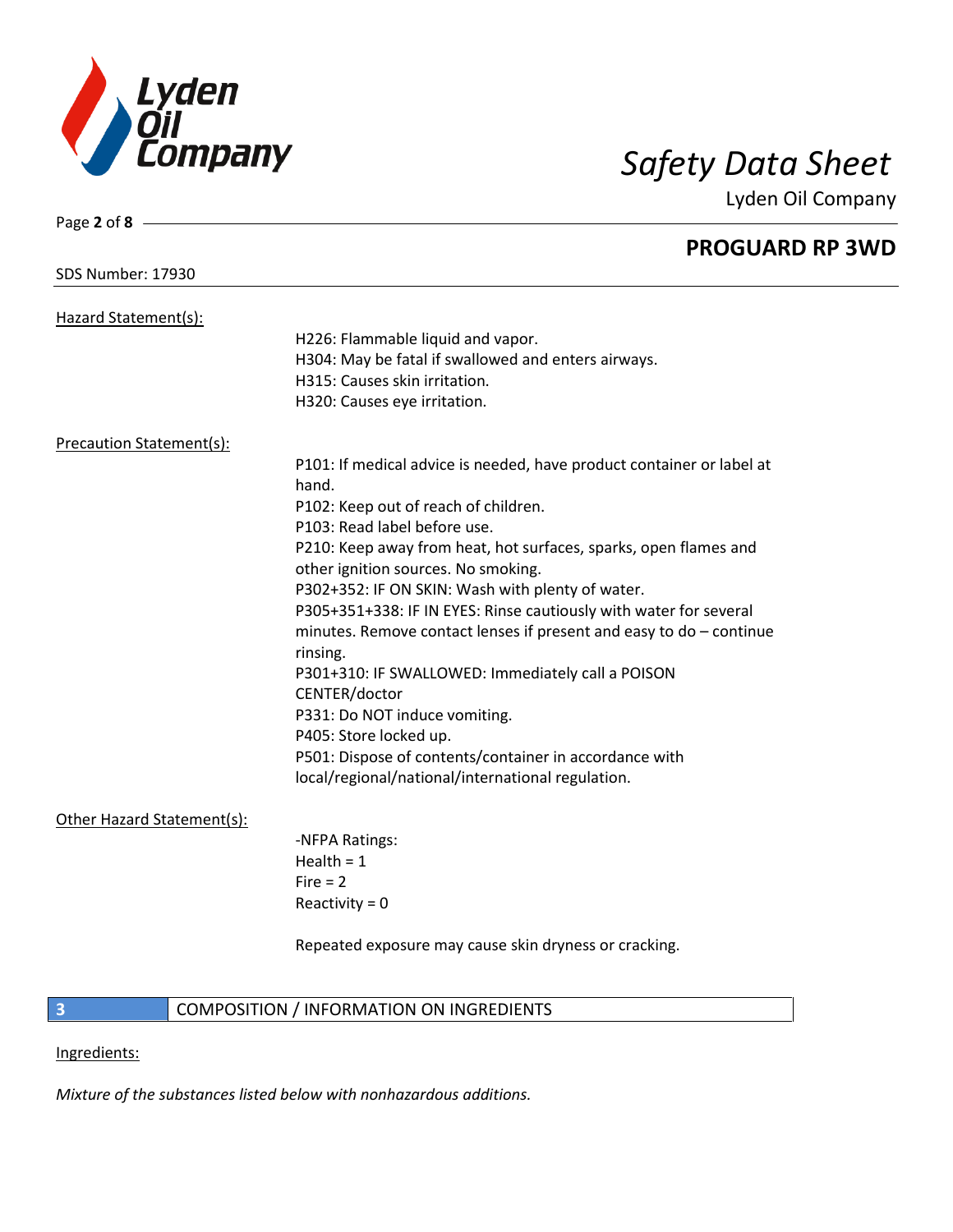

**PROGUARD RP 3WD**

SDS Number: 17930

Page **3** of **8**

| <b>Chemical Name</b>                                      | <b>CAS Number</b> | Percentage |
|-----------------------------------------------------------|-------------------|------------|
| Naphtha (petroleum), heavy alkylate                       | 64741-65-7        | < 80       |
| Distillates (petroleum), solvent-dewaxed heavy paraffinic | 64742-65-0        | $20$       |
| Calcium Sulfonate                                         | N/A               | $2 - 4$    |
| Calcium Oxidate                                           | N/A               | $1 - 3$    |

*\*Any concentration shown as a range is to protect confidentiality or is due to batch variation.*

| $\overline{4}$<br><b>FIRST AID MEASURES</b> |                                                                                                                   |
|---------------------------------------------|-------------------------------------------------------------------------------------------------------------------|
| Description of First Aid Measures:          |                                                                                                                   |
| Inhalation:                                 | If symptoms develop, move victim to fresh air. If symptoms persist,<br>obtain medical attention.                  |
| Skin Contact:                               | Wash with soap and water. Remove contaminated clothing and wash<br>before reuse. Get medical attention if needed. |
| Eye Contact:                                | Rinse opened eye for several minutes under running water. If<br>symptoms persist, consult medical attention.      |
| Ingestion:                                  | If swallowed, do not induce vomiting: transport to nearest medical<br>facility for additional treatment.          |

Symptoms and Effects, both acute and delayed:

No further relevent data available.

Recommended Actions:

Treat symptomatically. Call a doctor or poison control center for guidance.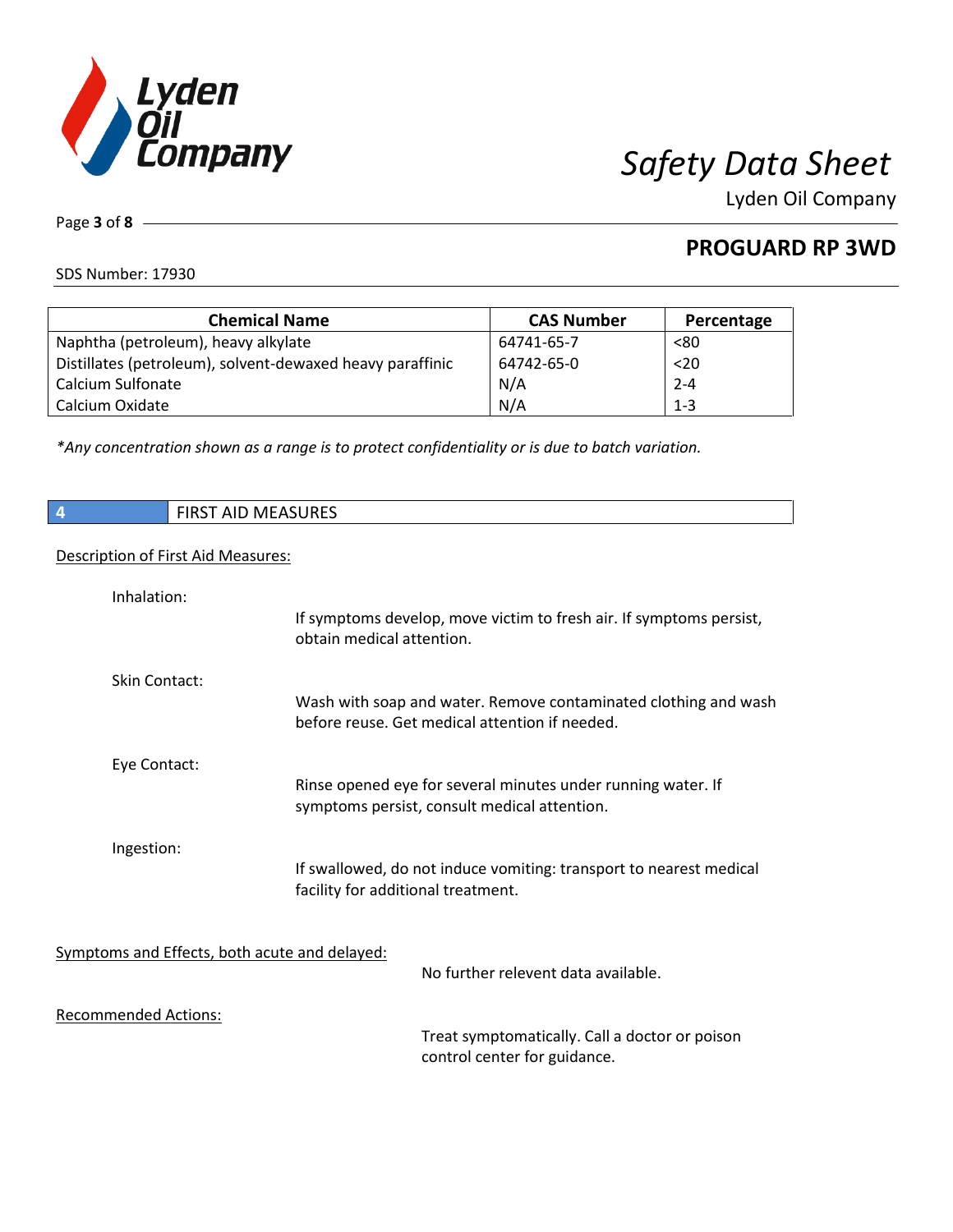

**PROGUARD RP 3WD**

SDS Number: 17930

Page **4** of **8**

| 5                                 | FIRE FIGHTING MEASURES                    |                                                                                                                                                              |
|-----------------------------------|-------------------------------------------|--------------------------------------------------------------------------------------------------------------------------------------------------------------|
|                                   | Recommended Fire-Extinguishing Equipment: | Use dry powder, foam, or carbon dioxide fire<br>extinguishers. Water may be ineffective in fighting<br>an oil fire unless used by experienced fire fighters. |
| Possible Hazards During a Fire:   |                                           | Hazardous combustion products may include: A<br>complex mixture of airborne solid and liquid                                                                 |
|                                   |                                           | particulates and gases (smoke). Carbon monoxide.<br>Unidentified organic and inorganic compounds.                                                            |
|                                   | Recommendations to Firefighters:          | No special measures required.                                                                                                                                |
| $6\phantom{1}6$                   | <b>ACCIDENTAL RELEASE MEASURES</b>        |                                                                                                                                                              |
| <b>Personal Precautions:</b>      |                                           | Avoid contact with skin, eyes, and clothing.<br>Keep away from sources of ignition.                                                                          |
| <b>Emergency Procedures:</b>      |                                           | Contain spilled material, collect in suitable and<br>properly labeled containers.                                                                            |
| <b>Environmental Precautions:</b> |                                           | Do not allow to reach sewage system or any water<br>course.<br>Do not allow to enter ground waters.                                                          |
| Cleanup Procedures:               |                                           | Pick up excess with inert absorbant material.                                                                                                                |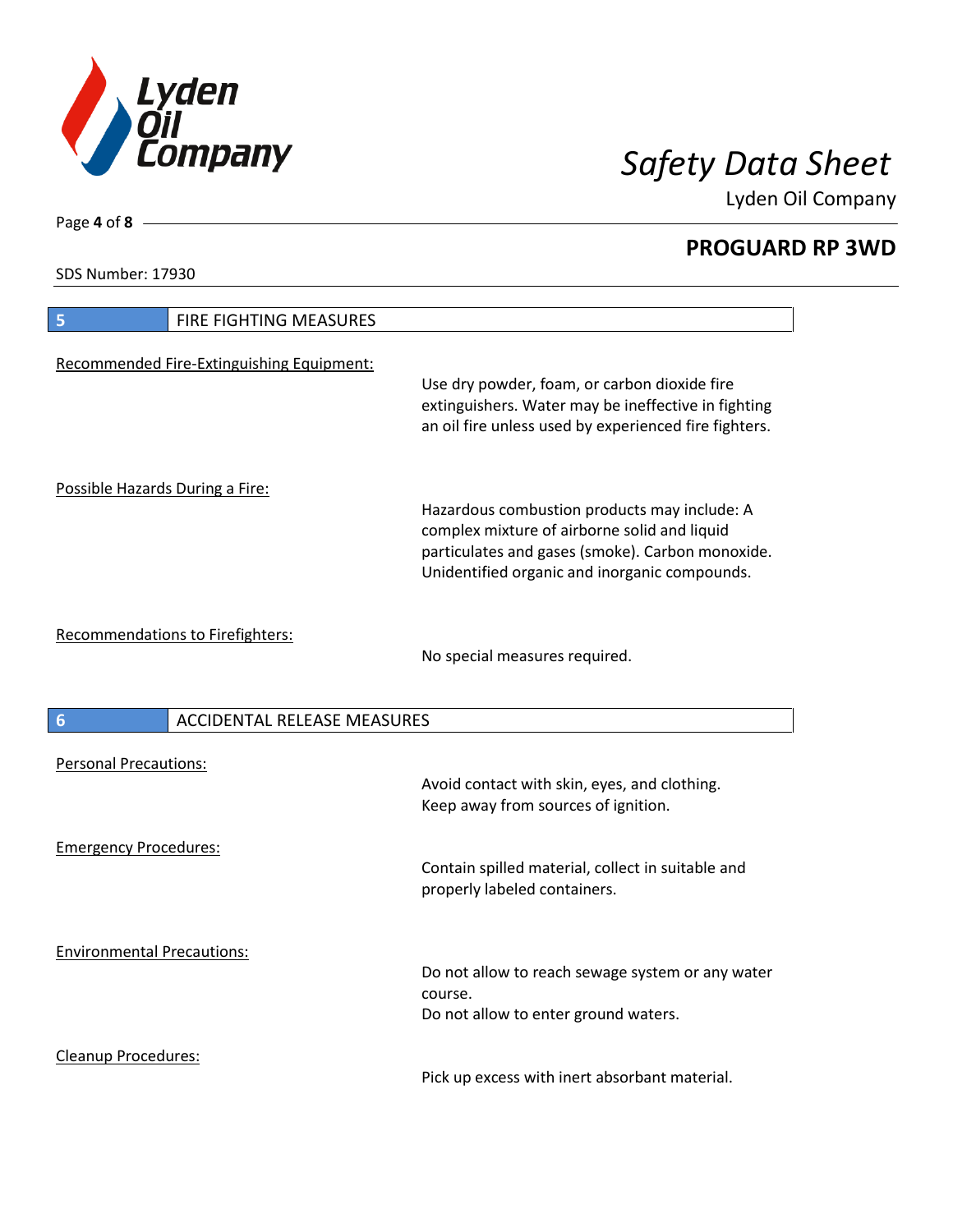

**PROGUARD RP 3WD**

SDS Number: 17930

# **7** HANDLING AND STORAGE Handling Precautions: Handle with care and avoid spillage on the floor. Do not cut, weld, drill, grind, braze, or solder container. Hot surfaces may ignite the product. Vapors are heavier than air, so they may travel across the ground and reach remote ignition sources. Static electricity may accumulate and create a fire hazard. Bond and ground handling equipment and transfer containers to prevent sparking. Storage Requirements: Keep container tightly sealed. Keep away from sources of ignition.

### **8** EXPOSURE CONTROLS / PERSONAL PROTECTION

### Exposure Limits:

-64742-65-0 Distillates (petroleum), solvent-dewaxed heavy paraffinic (<20%):

ACGIH TLV – Long-term value:  $5mg/m<sup>3</sup>$ OSHA PEL – Long-term value: 5mg/m<sup>3</sup>

### Engineering Controls:

All ventilation should be designed in accordance with OSHA standard (29 CFR 1910.94).

### Personal Protective Equipment:

Wash hands before breaks and at the end of work. Use safety glasses and gloves.

### **9** PHYSICAL AND CHEMICAL PROPERTIES

Color: Color: Clear Physical State: Liquid Odor: Petroleum

Page **5** of **8**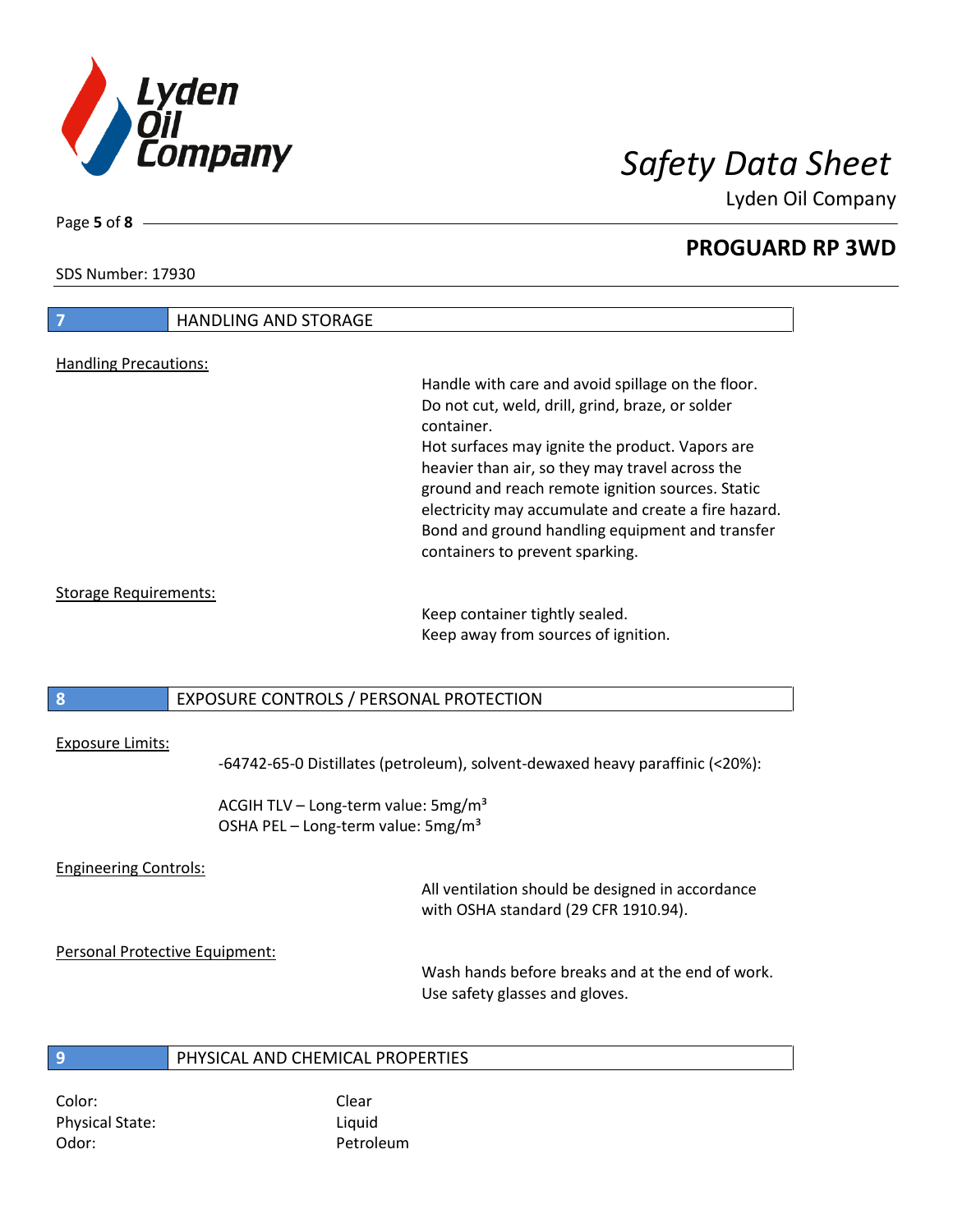

## SDS Number: 17930

Page **6** of **8**

| Odor Threshold:               | Data not available                            |
|-------------------------------|-----------------------------------------------|
| pH:                           | Data not available                            |
| <b>Melting Point:</b>         | Data not available                            |
| <b>Boiling Point:</b>         | Data not available                            |
| <b>Boiling Range:</b>         | Data not available                            |
| Flash Point:                  | 51.1° C / 124° F (TCC Method)                 |
| <b>Evaporation Rate:</b>      | Data not available                            |
| Flammability:                 | Data not available                            |
| Flammability Limits:          | Data not available                            |
| Vapor Pressure:               | Data not available                            |
| Vapor Density:                | Data not available                            |
| <b>Relative Density:</b>      | 6.60 pounds per gallon at 60°F                |
| Solubilities:                 | Insoluble in water                            |
| <b>Partition Coefficient:</b> | Data not available                            |
| Auto-Ignition Temperature:    | 347.8°C / 658°F                               |
| Decomposition Temperature:    | Data not available                            |
| Viscosity:                    | 2.5 mm <sup>2</sup> /sec (kinematic at 100°C) |

| Data not available                            |
|-----------------------------------------------|
| Data not available                            |
| Data not available                            |
| Data not available                            |
| Data not available                            |
| 51.1° C / 124° F (TCC Method)                 |
| Data not available                            |
| Data not available                            |
| Data not available                            |
| Data not available                            |
| Data not available                            |
| 6.60 pounds per gallon at 60°F                |
| Insoluble in water                            |
| Data not available                            |
| 347.8°C / 658°F                               |
| Data not available                            |
| 2.5 mm <sup>2</sup> /sec (kinematic at 100°C) |
|                                               |

| 10                             | STABILITY AND REACTIVITY |                                                                  |
|--------------------------------|--------------------------|------------------------------------------------------------------|
| Stability:                     |                          | Stable under normal conditions.                                  |
| Reactivity:                    |                          | Not reactive under normal conditions.                            |
| <b>Conditions to Avoid:</b>    |                          | Extreme temperature, sparks, open flame, and<br>direct sunlight. |
| <b>Hazardous Reactions:</b>    |                          | No known hazardous reactions.                                    |
| Incompatible Materials:        |                          | No further relevant information available.                       |
| <b>Decomposition Products:</b> |                          | Hazardous decomposition products are not<br>expected to form.    |

# **PROGUARD RP 3WD**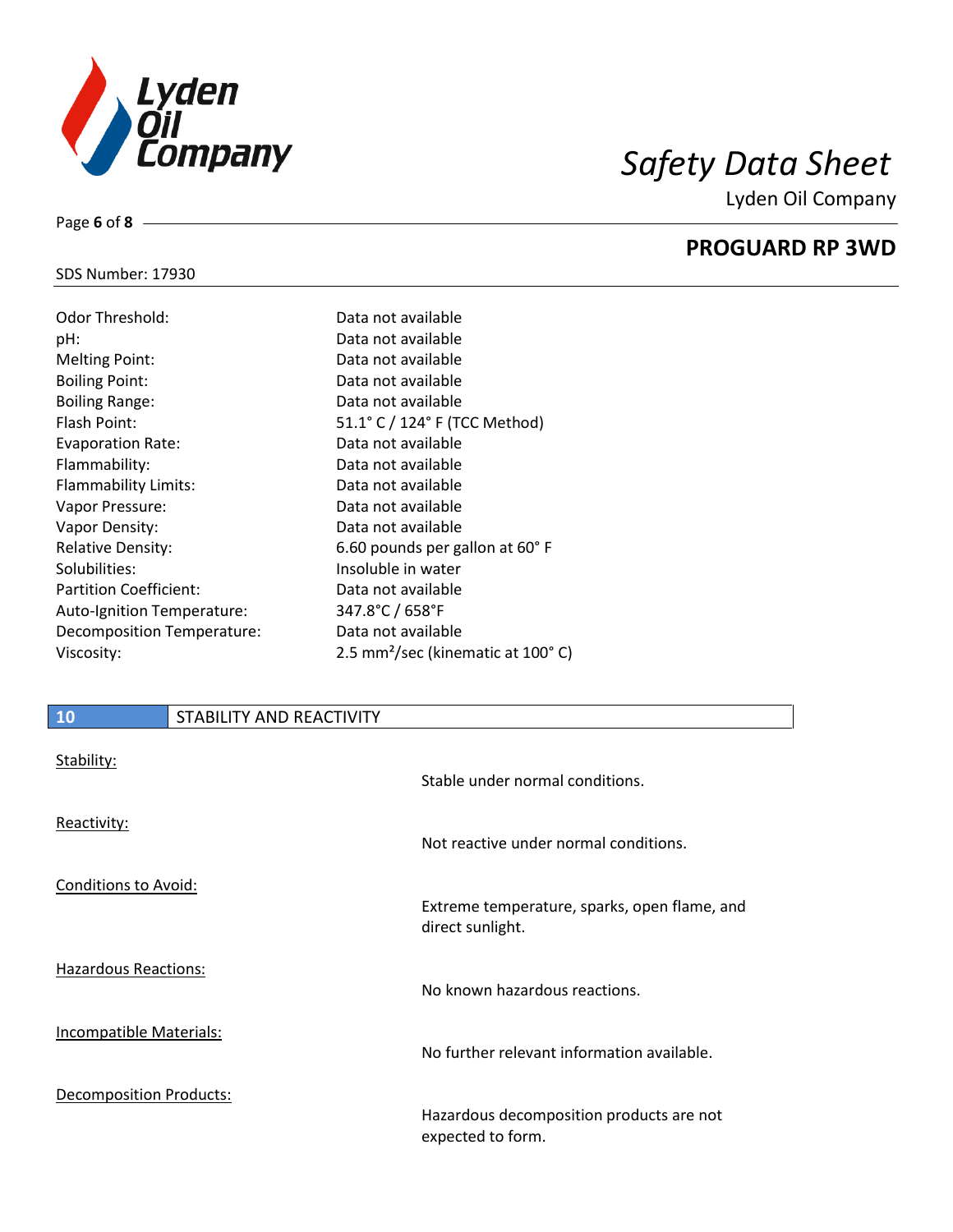

**PROGUARD RP 3WD**

SDS Number: 17930

Page **7** of **8**

| 11<br><b>TOXICOLOGICAL INFORMATION</b>                                             |                                                                                                                           |
|------------------------------------------------------------------------------------|---------------------------------------------------------------------------------------------------------------------------|
| Routes of Exposure:                                                                |                                                                                                                           |
|                                                                                    | Skin and eye contact are the primary routes of<br>exposure although exposure may occur following<br>accidental ingestion. |
| <b>Exposure Effects:</b>                                                           | Repeated skin contact may cause dermatitis or an<br>oil acne.                                                             |
| <b>Measures of Toxicity:</b>                                                       | No test data available.                                                                                                   |
| Carcinogenic/Mutagenic Precautions:                                                | Non-carcinogenic and not expected to be<br>mutagentic.                                                                    |
| $\begin{array}{c} 12 \end{array}$<br><b>ECOLOGICAL INFORMATION</b>                 |                                                                                                                           |
| <b>Ecological Precautions:</b>                                                     | Avoid exposing to the environment.                                                                                        |
| <b>Ecological Effects:</b><br>No specific environmental or aquatic data available. |                                                                                                                           |
| <b>13</b><br><b>DISPOSAL CONSIDERATIONS</b>                                        |                                                                                                                           |
|                                                                                    |                                                                                                                           |
| Disposal Methods:                                                                  | Dispose of waste material in accordance with all<br>local, state, and federal requirements.                               |
| Disposal Containers:                                                               | Use properly approved container for disposal.                                                                             |
| <b>Special Precautions:</b>                                                        | Do not flush to surface waters or drains.                                                                                 |